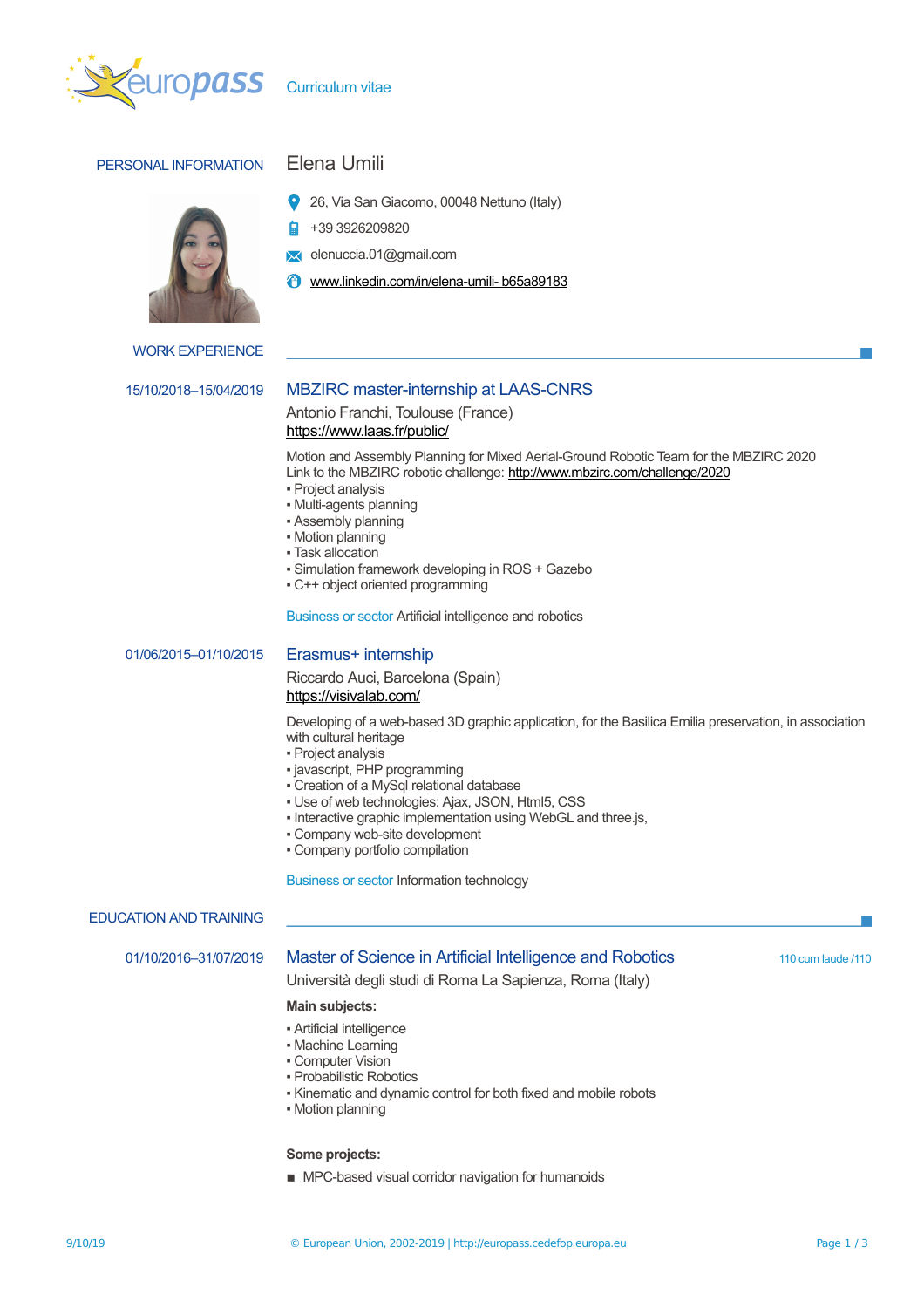

# Curriculum vitae Elena Umili

- MPC-based visual corridor navigation for humanoids + Localization with particle filter
- Neural Image Captioning for Intelligent Vehicle-to-Passenger Communication
- Human motion primitive recognition with 3D convolutional neural network
- Reinforcement learning based artificial connect 4 player
- Intent Recognition in Human Robot Interaction using Linear Temporal Logic
- CNN-based hashtags prediction for Instagram images
- **EXECOMOTED LOCOMOTED And TEED FEEDER** LOCOMOTED **EXECUTE**

**Master Thesis**: Planning for multiple UAVs in the MBZIRC challenge

| 25/07/2017-10/08/2017       | <b>Tohoku University Engineering Summer Program (TESP 2017)</b>                                                                                                                                                                                 |                |                    |                   |                |  |  |
|-----------------------------|-------------------------------------------------------------------------------------------------------------------------------------------------------------------------------------------------------------------------------------------------|----------------|--------------------|-------------------|----------------|--|--|
|                             | Tohoku University, Sendai (Japan)                                                                                                                                                                                                               |                |                    |                   |                |  |  |
|                             | https://www.tohoku.ac.jp/en/about/index.html                                                                                                                                                                                                    |                |                    |                   |                |  |  |
|                             | Link to the university program: http://www.astro.mech.tohoku.ac.jp/TESP/                                                                                                                                                                        |                |                    |                   |                |  |  |
|                             | Main lectures arguments:<br>Field and Space Robotics, Rescue Robotics, Human-Robot Interaction, Robot Vision, Medical<br>Robotics, Molecular-size Robotics.                                                                                     |                |                    |                   |                |  |  |
|                             | Project developed during the laboratory activities:                                                                                                                                                                                             |                |                    |                   |                |  |  |
|                             | Autonomous navigation with obstacle avoidance for a mobile robot                                                                                                                                                                                |                |                    |                   |                |  |  |
|                             | ■ main professor: Kazuya Yoshida                                                                                                                                                                                                                |                |                    |                   |                |  |  |
|                             | ■ description: the robot used was completely built and programmed by me and other TESP<br>partecipants, starting from a LEGO Mindstorms NXT kit, a Kinect and a Raspberry Pi                                                                    |                |                    |                   |                |  |  |
| 01/10/2011-31/07/2016       | Bachelor of Science in Engineering in Computer Science                                                                                                                                                                                          | 108/110        |                    |                   |                |  |  |
|                             | Università degli studi di Roma La Sapienza, Roma (Italy)                                                                                                                                                                                        |                |                    |                   |                |  |  |
|                             | • Mathematics, geometry, physics, electronics, linear systems                                                                                                                                                                                   |                |                    |                   |                |  |  |
|                             | · Object-oriented programming, software design, software engineering, relational databases,<br>operating systems, telecommunications networks, web programming, operational research                                                            |                |                    |                   |                |  |  |
|                             | Bachelor Thesis: Sviluppo di un ambiente grafico 3D, accessibile sul web, per la manipolazione di<br>reperti architettonici<br>(in english: Development of a 3D graphic environment, web-based, for the manipulation of<br>architectural finds) |                |                    |                   |                |  |  |
| <b>PERSONAL SKILLS</b>      |                                                                                                                                                                                                                                                 |                |                    |                   |                |  |  |
| Mother tongue(s)            | Italian                                                                                                                                                                                                                                         |                |                    |                   |                |  |  |
| Foreign language(s)         | <b>UNDERSTANDING</b>                                                                                                                                                                                                                            |                |                    | <b>SPEAKING</b>   | <b>WRITING</b> |  |  |
|                             | Listening                                                                                                                                                                                                                                       | Reading        | Spoken interaction | Spoken production |                |  |  |
| English                     | B <sub>2</sub>                                                                                                                                                                                                                                  | B <sub>2</sub> | <b>B2</b>          | B2                | B <sub>2</sub> |  |  |
| Spanish                     | B <sub>2</sub>                                                                                                                                                                                                                                  | <b>B1</b>      | <b>B1</b>          | B1                | <b>B1</b>      |  |  |
|                             | Levels: A1 and A2: Basic user - B1 and B2: Independent user - C1 and C2: Proficient user<br><u>Common European Framework of Reference for Languages</u>                                                                                         |                |                    |                   |                |  |  |
| <b>Communication skills</b> | · good communication skills<br>- I like to work in team and with people of other nationalities                                                                                                                                                  |                |                    |                   |                |  |  |
| <b>Digital skills</b>       | <b>SELF-ASSESSMENT</b>                                                                                                                                                                                                                          |                |                    |                   |                |  |  |
|                             |                                                                                                                                                                                                                                                 |                |                    |                   |                |  |  |